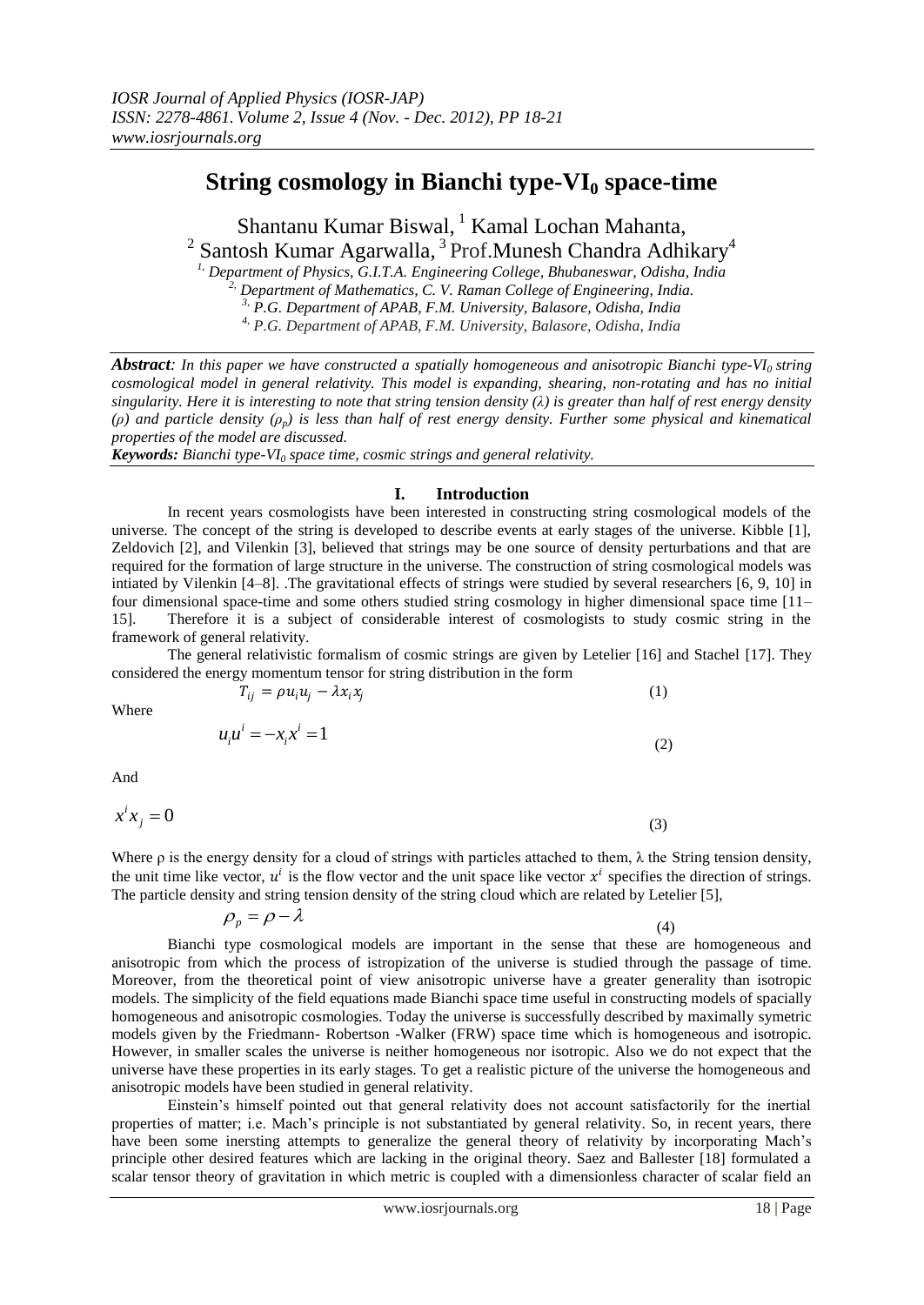antigravity regime appears. This theory also suggests a possible way to solve missing matter problem in non flat FRW cosmologies [19–26]. Recently Rao et al. [26] constructed Bianchi type 11, V111 and 1X cosmological models which are free from initial singularity and expanding with time.

In this paper we have constructed the anisotropic Bianchi type- $VI_0$  cosmological model in general relativity and studied some physical and kinematical behaviors of the model.

#### **II. The Metric and Field Equations**

We consider the spatially homogeneous and anisotropic Bianchi type-VI0 metric of the form

$$
ds^{2} = dt^{2} - A^{2}dx^{2} - B^{2}e^{-2m^{2}x}dy^{2} - C^{2}e^{2m^{2}x}dz^{2}
$$
  
Where A, B, C are scale functions of t only and q is a non-zero constant. The Einstein field

equations, in gravitational units (c=1 and  $8\pi G = 1$ ), are

$$
R_{ij}-\frac{1}{2}Rg_{ij}=-T_{ij}
$$

(6)

Where  $R_{ii}$  is the Ricci tensor, R is the Ricci scalar, and  $T_{ii}$  is the energy-momentum tensor string. Using the equation (1), the field equation (6) for metric  $(5)$  can be written as

$$
\frac{A'B'}{AB} + \frac{A'C'}{AC} + \frac{B'C'}{BC} - \frac{q^2}{A^2} = \rho
$$
\n<sup>(7)</sup>

$$
\frac{B''}{B} + \frac{C''}{C} + \frac{B'C'}{BC} + \frac{q^2}{A^2} = \lambda
$$
\n<sup>(8)</sup>

$$
\frac{A''}{A} + \frac{C''}{C} + \frac{A'C'}{AC} - \frac{q^2}{A^2} = 0
$$
\n(9)

$$
\frac{A''}{A} + \frac{B''}{B} + \frac{A'B'}{AB} - \frac{q^2}{A^2} = 0
$$
\n(10)

$$
\frac{B'}{B} - \frac{C'}{C} = 0\tag{11}
$$

Here afterwards the dots over field variable represent ordinary differentiation with respect to t. Now solving equation (11), we get  $B = kC$  (12)

Now to obtain an exact solution, one extra condition is needed. So we assume a relation between metric coefficient given by

 $A=B^n$  (13) Where  $n \neq 0$  is a constant. With help of equation (12) and solving equation (10), we get  $A = qt + c_1$  (14) With help of equation (12) and (14), we get  $C = c_2 t + c_3$  $(15)$  $\overline{q}$ 

Where 
$$
c_2 = \frac{q}{k}
$$
 and  $c_3 = \frac{c_1}{k}$   
Thus the geometry of the universe described by the line element is

 $ds^2 = -dt^2 + (qt + c_1)^2 dx^2 + (qt + c_1)^2 e^{-2qx} dy^2 + (c_2t + c_3)^2 e^{2qx} dz^2$  (16) Which represents Bianchi type- $\overline{VI_0}$  cosmological model in general relativity.

#### **III. Some Physical And Geometrical Properties Of The Model**

The model (16) obtained in the previous section represents spatially homogeneous anisotropic string cosmological model in general relativity. The model has no intial singularity. As time increases, the model expands indefinitely along x, y and z axes. The properties of the physical and kinematical variables involved in this model are given as follows.

(a) Rest energy density,

$$
\rho = \frac{2qc_2}{(qt + c_1)(c_2t + c_3)}
$$
\n(17)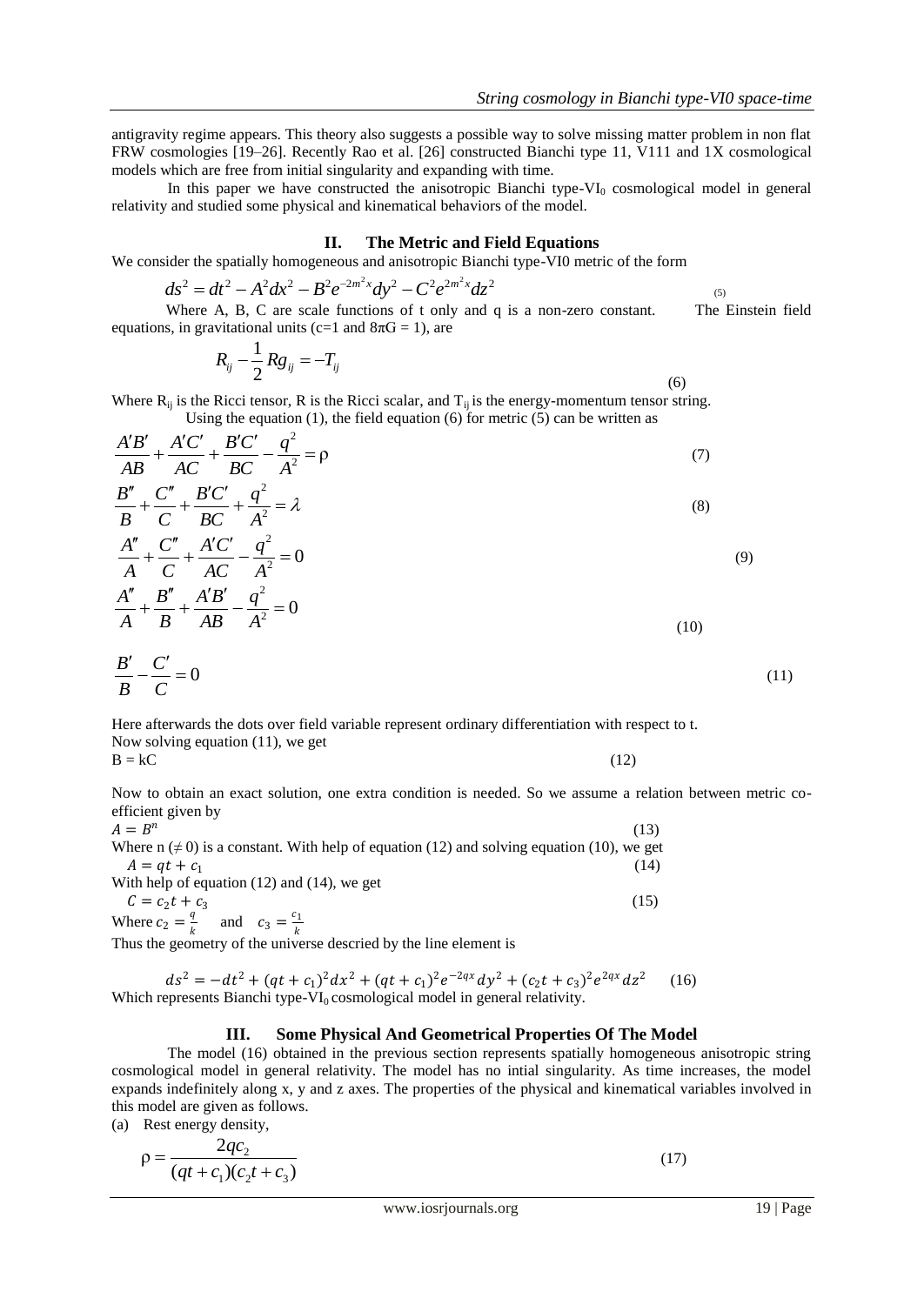Which indicates that it tends to zero as time't' increases indefinitely. At the initial epoch  $t=0$ , this space time becomes flat. Hence it is interesting note that the model is free from initial singularity. (b) String tension density,

$$
\lambda = \frac{\rho}{2} + \frac{q^2}{qt + c_1} \tag{18}
$$

And particle density,

$$
\rho_p = \frac{\rho}{2} - \frac{q^2}{qt + c_1}
$$
\n(19)

which indicates that both  $\lambda$  and  $\rho_p$  tend to zero as time 't' increases indefinitely and have no initial singularity. (c). Spatial volume,

$$
V = (qt + c_1)^2 (c_2 t + c_3)
$$
\n(20)

From above equation (20), it is clear that at the initial epoch  $t = 0$ , the volume 'V' of the universe is zero (if c<sub>1</sub>, c<sub>2</sub>=0). The volume of the universe increases with increase of time't' and V →∞ as t→∞. Hence equation (16) represents an expanding model of the universe

(c) Scalar expansion,

$$
\theta = \frac{2q}{qt + c_1} + \frac{c_2}{c_2t + c_3} \tag{21}
$$

From above equation (21), it is clear that at the initial epoch  $t = 0$ , the scalar expansion ' $\theta$ ' is finite and  $\theta$  $\rightarrow \infty$ as t $\rightarrow \infty$ . Hence there is a finite expansion in the model. (d) Shear scalar,

$$
\sigma^2 = \frac{q^2}{(qt + c_1)^2} + \frac{c_2^2}{2(c_2t + c_3)^2} - \frac{2q}{3(qt + c_1)} - \frac{c_2}{3(c_2t + c_3)} + \frac{1}{6}
$$
(22)

Here it is clear that as't' gradually increases, the shear scalar  $\sigma^2$  decreases and finally they vanish when t →∞. Since

$$
\frac{\sigma}{\theta} \neq 0
$$
  
(23)

,

The anisotropic nature of the model is maintained throughout.

 $2^{\iota}$   $\tau$   $\mathfrak{c}_3$ 

## **IV. Conclusion**

Cosmologists believe in inflation even though there is no experimental evidence of its Existence. This is so because no other mechanism resolves the problem of FRW cosmology so well. The inflationary models propounded by Guth [27] resolve the flatness and horizon problems of the standard cosmological model. In this paper we have presented a spatially homogeneous Bianchi type-VI $_0$  string cosmological model which is expanding, shearing, no rotating, anisotropy and has no initial singularity. Here it is interesting to note that string tension density ( $\lambda$ ) is greater than half of the rest energy density and particle density ( $\rho_p$ ) is less than half of the rest energy density. It is also observed that  $\lambda$ ,  $\rho$  and  $\rho_p$  are decrease with growth of cosmic time. When t→∞, cosmic string vanishes and the model leads to a vacuum universe.

## **References**

[1] T. W. B. Kibble, J. Phys. A 9, (1976), 1387.

1

- [2] Ya B. Zeldovich, Mon.not.r. Astron. Soc, 192, (1980), 663.
- [3] A. Vilenkin, Phy. Rep. 121, (1985), 263. H. Meldner, in Proceedings of the International Lysekil Symposium, Sweden, August 21- 27, 1966; Ark. Fys. 36, 593 (1967).
- [4] A. Vilenkin, Phy. Rev. D 23, (1981), 852.
- [5] P.S.Letelier, Phy. Rev. D 28, (1883), 2414.
- [6] J. R. Gott, Astrophys. J 288, (1985), 422.
- [7] K. D. Kori, T. Choudhary and C. R. Mahanta, Gen. Rel., Gravitation 22 (1990), 123.
- [8] K. D. Kori, T. Choudhary and C. R. Mahanta, Gen. Rel., Gravitation 26 (1994), 265.
- [9] A. Vilenkin, Phy. Rev. D 24, (1981), 1982.